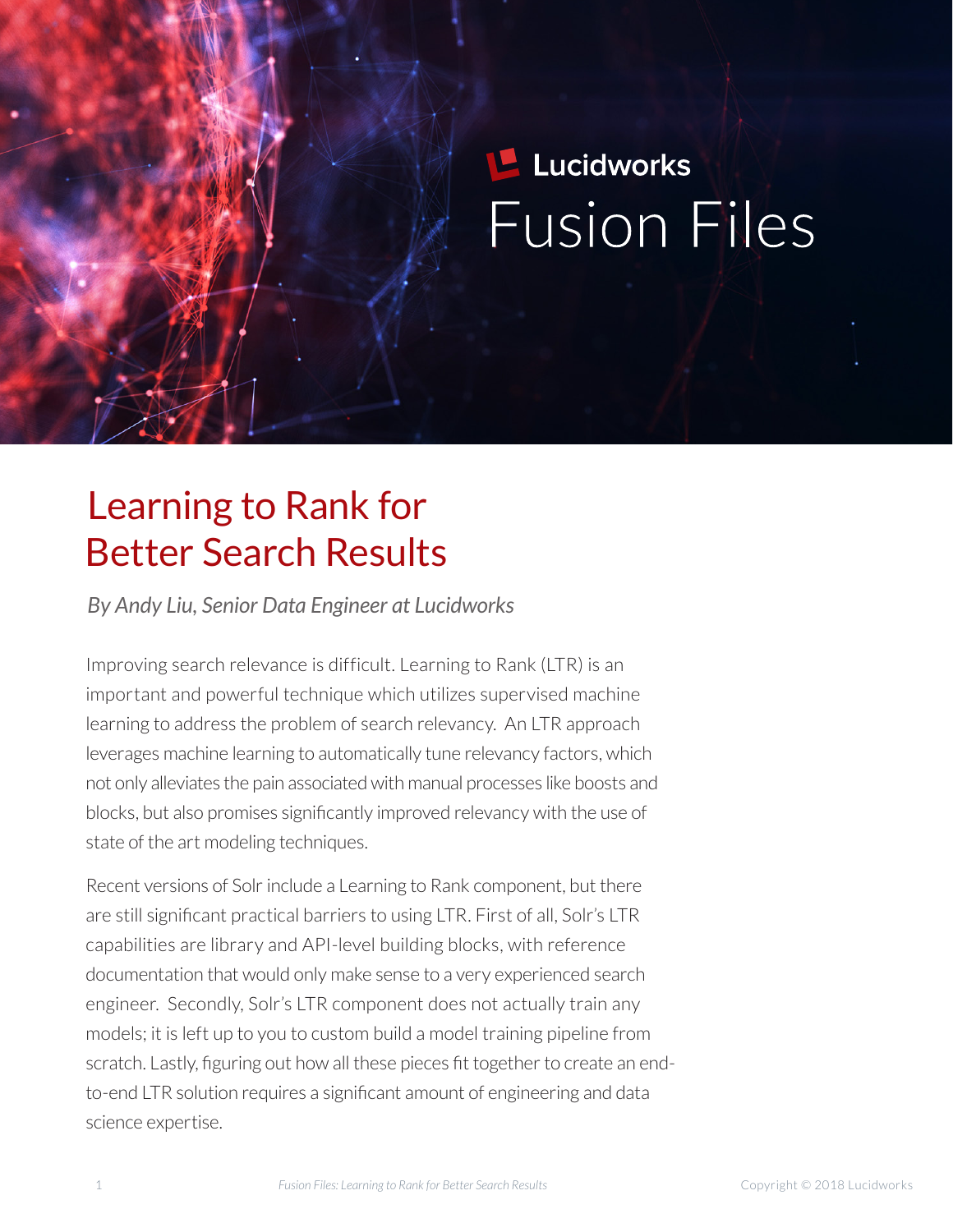To address these shortcomings, this tutorial will demonstrate how to implement an end-to-end Learning to Rank solution that greatly reduces the amount of effort required to implement and operationalize LTR. In addition to these practical benefts, we will demonstrate the power of the Fusion platform by combining LTR with insights derived from signals. When used together, this offers signifcant gains in search relevancy.

For a brief, yet effective introduction to the fundamentals of Learning to Rank and Solr's LTR capabilities, watch Diego Ceccarelli and Michael Nilsson's talk at **[htps://berlinbuzzwords.de/17/session/apache-solr-learning-rank-win](https://berlinbuzzwords.de/17/session/apache-solr-learning-rank-win)**.

### **Learning to Rank Tutorial Setup**

The end-to-end Learning to Rank tutorial code with setup instructions can be found at **[htps://github.com/lucidworks/fusion-ltr-webinar](https://github.com/lucidworks/fusion-ltr-webinar)**.

Under **Fusion/Solr Setup**, we walk you through the initial setup process for enabling LTR for your Fusion/Solr instance. Fusion's Solr confguration administration UI makes confguring LTR far more convenient and straightforward.

For our tutorial, we use an ecommerce dataset provided by Kaggle and Best Buy which can be downloaded at **[htps://www.kaggle.com/c/acm-sf-chapter-hackathon-big](https://www.kaggle.com/c/acm-sf-chapter-hackathon-big)**. Follow the instructions under **Index Data** to index the product catalog and click signals. The dataset contains 1,275,077 products, and 3,108,779 signal events— all clicks over a 2 month time period:

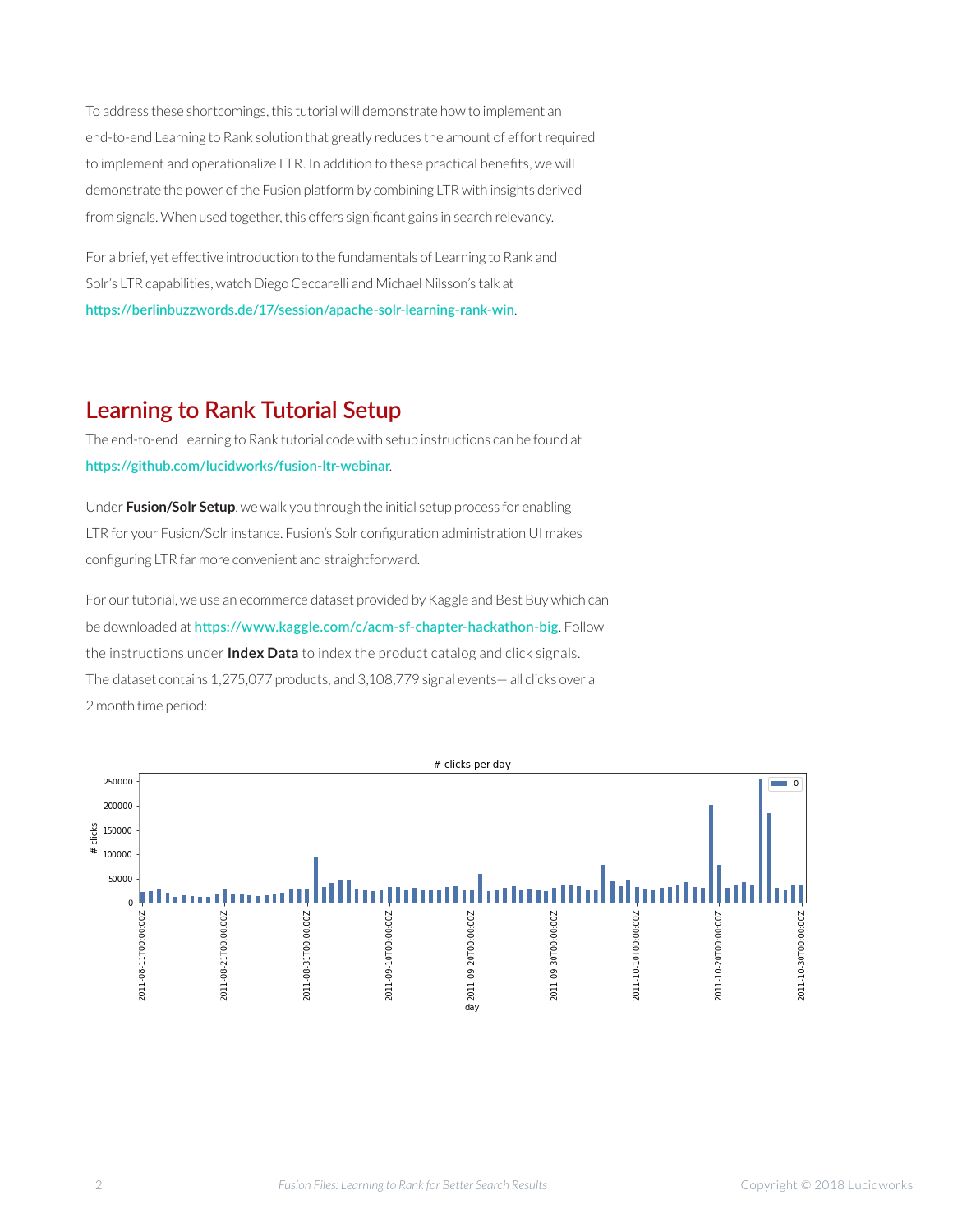In order to train a Learning to Rank model, we need a set of relevance judgments, known as ground truth (for more information, see **[htps://nlp.stanford.edu/IR](https://nlp.stanford.edu/IR-book/html/htmledition/information-retrieval-system-evaluation-1.html)**book/html/htmledition/information-retrieval-system-evaluation-1.html). Ground truth is necessary in order to measure and evaluate relevance in a repeatable and holistic manner. Ground truth is typically obtained in two ways:

- **Manually:** While producing relevance judgments may be time consuming, coming up with a representative sample of queries with high business value and identifying relevant documents for each usually takes just a few days and is absolutely necessary to measure the impact of any search relevancy changes, even if you don't use a Learning to Rank approach. In the case of LTR, a machine learning algorithm is used to optimize a performance metric (like Precision/ Recall/F1) over your ground truth set with the available relevancy factors (called "features", discussed later in this tutorial).
- **Implicitly:** Instead of producing relevance judgments manually, user-generated signals may be used as implicit labels. Using signals to train Learning to Rank models is a common practice and supported by academic literature (i.e. **[htps://](https://www.cs.cornell.edu/people/tj/publications/radlinski_joachims_05a.pdf) [www.cs.cornell.edu/people/tj/publicatons/radlinski\\_joachims\\_05a.pdf](https://www.cs.cornell.edu/people/tj/publications/radlinski_joachims_05a.pdf)**), although is generally of lower quality and more noisy than human expert produced relevance judgments. It may be possible to improve the reliability of click-based labels by incorporating other sources of supervision using impression and position data.

For our tutorial, we will use signal clicks as ground truth. Here is a sample of 10 signal clicks:

|                                                                         | query     | doc_id | date                                                 |
|-------------------------------------------------------------------------|-----------|--------|------------------------------------------------------|
| monster ibeat earbuds dre beats -white 9492426 2011-10-31T10:44:53.990Z |           |        |                                                      |
|                                                                         |           |        | ps3 3158734 2011-10-31T10:43:50.680Z                 |
|                                                                         |           |        | sony waio 3519969 2011-10-31T10:43:37.920Z           |
|                                                                         |           |        | blackberry torch 3011735 2011-10-31T10:42:32.680Z    |
|                                                                         | gunnar    |        | 1177301 2011-10-31T10:42:07.730Z                     |
|                                                                         |           |        | web camera 1722057 2011-10-31T10:41:22.410Z          |
|                                                                         |           |        | sony dock 2284337 2011-10-31T10:39:20.630Z           |
|                                                                         |           |        | small refrigerators 9723536 2011-10-31T10:39:13.830Z |
|                                                                         | sony dock |        | 3316142 2011-10-31T10:38:57.540Z                     |
|                                                                         |           |        | xbox live 1419578 2011-10-31T10:37:55.590Z           |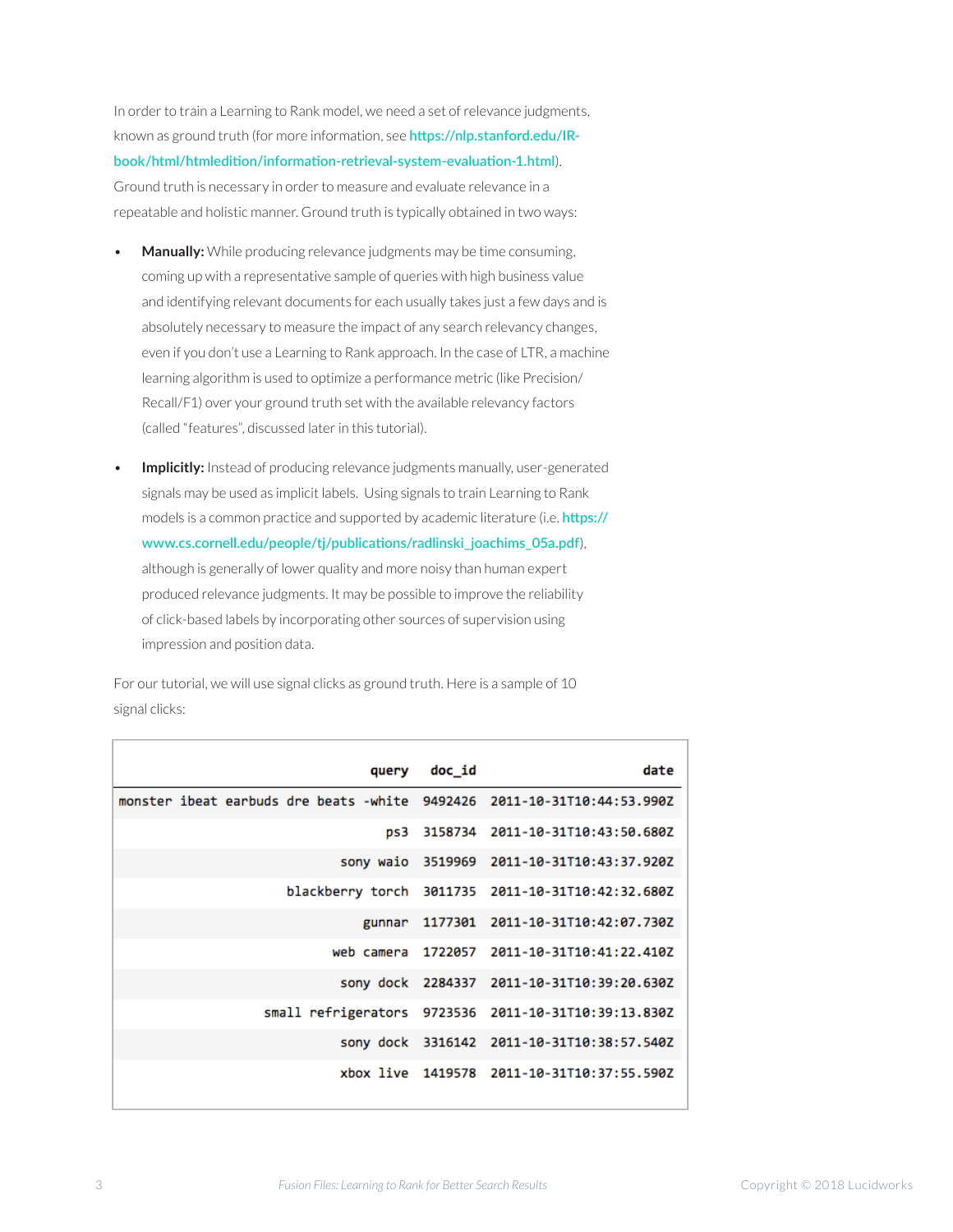Each row corresponds to a click event where a user clicked on doc\_id when searching for query. In using these clicks as training labels, we are asserting that the most relevant document for each query is the one that the user clicked. We will be using machine learning to learn a complex function that optimizes the rank of return for these queries such that the "relevant" documents are more likely to be ranked before irrelevant documents.

## **Learning To Rank Training Workfow**

Steps for learning and deploying an LTR model:

- 1. Feature defnition: Defne features (in JSON) and upload to Solr
- 2. Feature extraction: Extract <query, document> feature vectors from Solr for each query in our ground truth set
- 3. Core model training:Learn model from feature vectors
- 4. Upload model: Upload model as JSON to Solr to for query-time reranking

#### **Feature Definition**

Features are a list of relevancy factors our LTR algorithm automatically assigns weights to. Features are defned in JSON and uploaded to Solr. This can be done easily using Fusion—see **[htps://github.com/lucidworks/fusion-ltr-webinar#add-features](https://github.com/lucidworks/fusion-ltr-webinar#add-features)**. The following are the features defned for this tutorial:

- tfdf\_name: Solr score of <query, name feld of product>
- tfdf\_longDescription: Solr score of <query, longDescription feld of product>
- tfidf shortDescription: Solr score of <query, shortDescription field of product>
- tfdf\_categoryNames: Solr score of <query, categoryNames feld of product>
- tfdf\_previous\_click\_queries: Solr score of <query, previous\_click\_queries feld of product>, which is derived using Fusion's signals capabilities. See **[htps://github.com/lucidworks/fusion](https://github.com/lucidworks/fusion-ltr-webinar/blob/master/Data%20Setup.ipynb)[ltr-webinar/blob/master/Data%20Setup.ipynb](https://github.com/lucidworks/fusion-ltr-webinar/blob/master/Data%20Setup.ipynb)** for info on how this feld is indexed.
- salesRankShortTerm: static value of salesRankShortTerm feld indexed with each product
- salesRankLongTerm: static value of salesRankLongTerm feld indexed with each product
- customerAverage: static value of customerAverage feld indexed with each product
- customerReviewCount: static value of customerReviewCount feld indexed with each product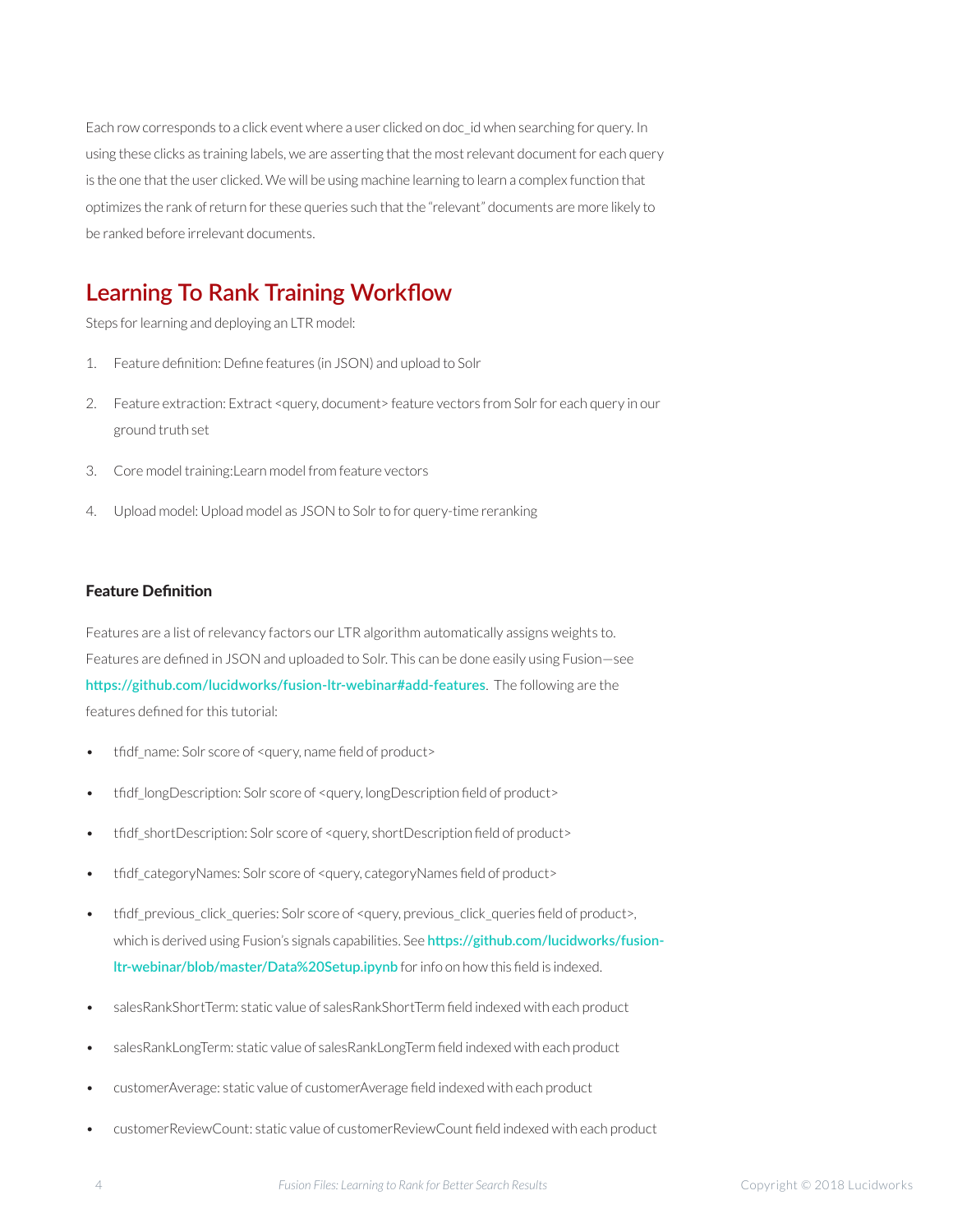#### **Feature Extraction and Model Training**

Follow the instructions at https://github.com/lucidworks/fusion-ltr-webinar#setup**[fusion-query-pipeline-to-output-feature-vectors](https://github.com/lucidworks/fusion-ltr-webinar#setup-fusion-query-pipeline-to-output-feature-vectors)** to confgure your default Fusion query pipeline to output feature vectors for each query. If confgured properly, submitting a query should yield an additional feld returned for each document called "[features]", which contains the feature vector represented as a comma separated list of <key, value> pairs.

|                          | <b>高</b> bestbuy<br>▼          |                   | <b>Lucidworks</b>                                     | $^{\circledR}$<br>Find Objects $(\Re + K)$ Q<br>А                                                                                                                                                                                                                                                                                                                                                                 |  |
|--------------------------|--------------------------------|-------------------|-------------------------------------------------------|-------------------------------------------------------------------------------------------------------------------------------------------------------------------------------------------------------------------------------------------------------------------------------------------------------------------------------------------------------------------------------------------------------------------|--|
| 参                        | Query Workbench                |                   |                                                       | Save<br>New<br>Load                                                                                                                                                                                                                                                                                                                                                                                               |  |
| $\clubsuit$              | bestbuy                        | $\alpha$<br>ipad  | Choose Sort Field v                                   | <b>URI</b><br>Parameters (2)<br>Display Fields v                                                                                                                                                                                                                                                                                                                                                                  |  |
| â                        | Q<br>Add a Stage ▼<br>Filter   | Add a field facet | $\! + \!\!\!\!$<br>Compare                            | Diff vs:<br>Last save                                                                                                                                                                                                                                                                                                                                                                                             |  |
| ල                        | $\equiv$<br>Boost with Signals |                   |                                                       |                                                                                                                                                                                                                                                                                                                                                                                                                   |  |
| $\overline{\mathcal{A}}$ | $\equiv$<br>Query Fields       |                   | Apple® - iPad® 2 with Wi-Fi - 16GB - Black<br>1945531 |                                                                                                                                                                                                                                                                                                                                                                                                                   |  |
|                          | $\equiv$<br><b>Field Facet</b> |                   |                                                       |                                                                                                                                                                                                                                                                                                                                                                                                                   |  |
|                          | $\equiv$<br>Solr Query         |                   | Score: 12.848752 hide fields                          |                                                                                                                                                                                                                                                                                                                                                                                                                   |  |
|                          |                                |                   |                                                       |                                                                                                                                                                                                                                                                                                                                                                                                                   |  |
|                          |                                |                   | id                                                    | 1945531                                                                                                                                                                                                                                                                                                                                                                                                           |  |
|                          |                                |                   | name                                                  | ["Apple® - iPad® 2 with Wi-Fi - 16G<br>B - Black"]                                                                                                                                                                                                                                                                                                                                                                |  |
|                          |                                |                   | score                                                 | 12.848752                                                                                                                                                                                                                                                                                                                                                                                                         |  |
|                          |                                |                   | [features]                                            | tfidf text=5.8016186,tfidf name=5.8<br>016186,tfidf longDescription=6.683<br>957,thdf_shortDescription=0.0,thdf_f<br>eatures_t=5.2118397,tfidf_category<br>Names_t=9.120014,tfidf_previous_cli<br>ck_queries=52110.95,salesRankLong<br>Term=38.0,salesRankMediumTerm=3<br>8.0, sales Rank Short Term=94.0, custom<br>erReviewAverage=4.6,customerRevie<br>wCount=653.0, regularPrice=399.99, s<br>alePrice=399.99 |  |

Now, Fusion is confgured properly and you are ready to run the feature extraction and model training notebooks, referenced under **[htps://github.com/lucidworks/fusion-ltr](https://github.com/lucidworks/fusion-ltr-webinar#execute-ltr-training-pipeline)[webinar#execute-ltr-training-pipeline](https://github.com/lucidworks/fusion-ltr-webinar#execute-ltr-training-pipeline)**.

Feature extraction is a very CPU intensive operation, which requires Solr to calculate feature vectors for every ground truth query, which usually number in the thousands of queries. The feature extraction function for this tutorial demonstrates how to parallelize this process using Fusion's Spark cluster.

Core model training involves:

- 1. Pre-processing feature vectors
	- Downsampling negative class Include N randomly sampled negative instances for each query\_id
	- Z-score normalizing feature values, if necessary
- 2. Splitting feature vectors into train and test sets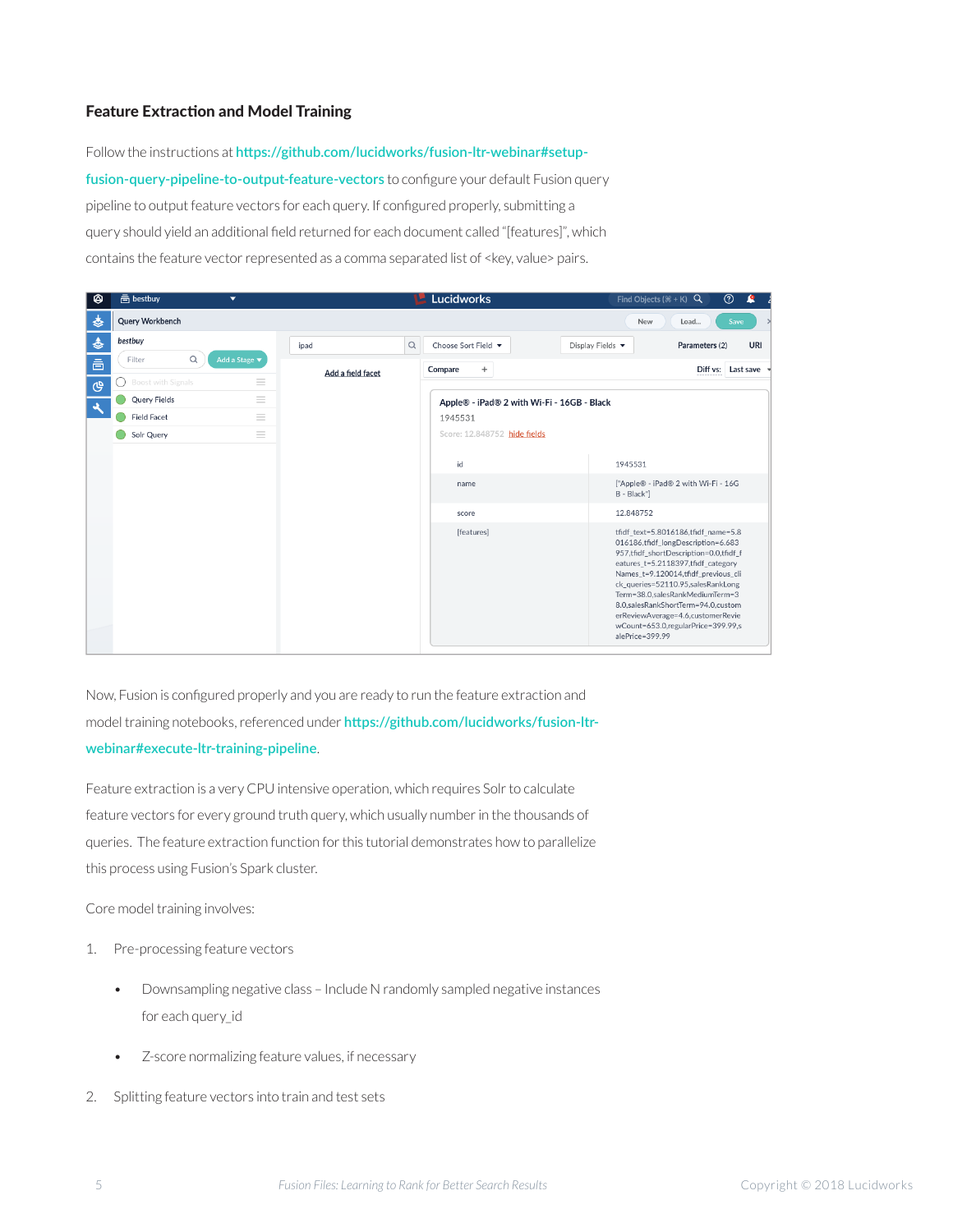- 3. Training a simple pointwise Logistic Regression model
- 4. Evaluating results using recall@K on held-out test set as evaluation metric

In the model training notebook, we demonstrate the differences between these models:

- Solr out-of-the-box BM25 ranking using textual features only
- Logistic Regression using all features except the signals feature
- Logistic Regression using all features

As the following fgure shows, there are signifcant relevance improvements observed over OOTB Solr BM25 ranking, and even over the Logistic Regression trained model when using signal features. While the goal of this tutorial is to demonstrate how to implement Learning to Rank, and not necessarily how to produce the most accurate model, it is useful to note that leveraging Fusion's signals, even in a relatively casual way, can easily yield signifcant gains in relevance.



Once the model is trained, the best model is uploaded to Solr so that it can be made available to the Solr Learning to Rank component for query-time reranking of search results.